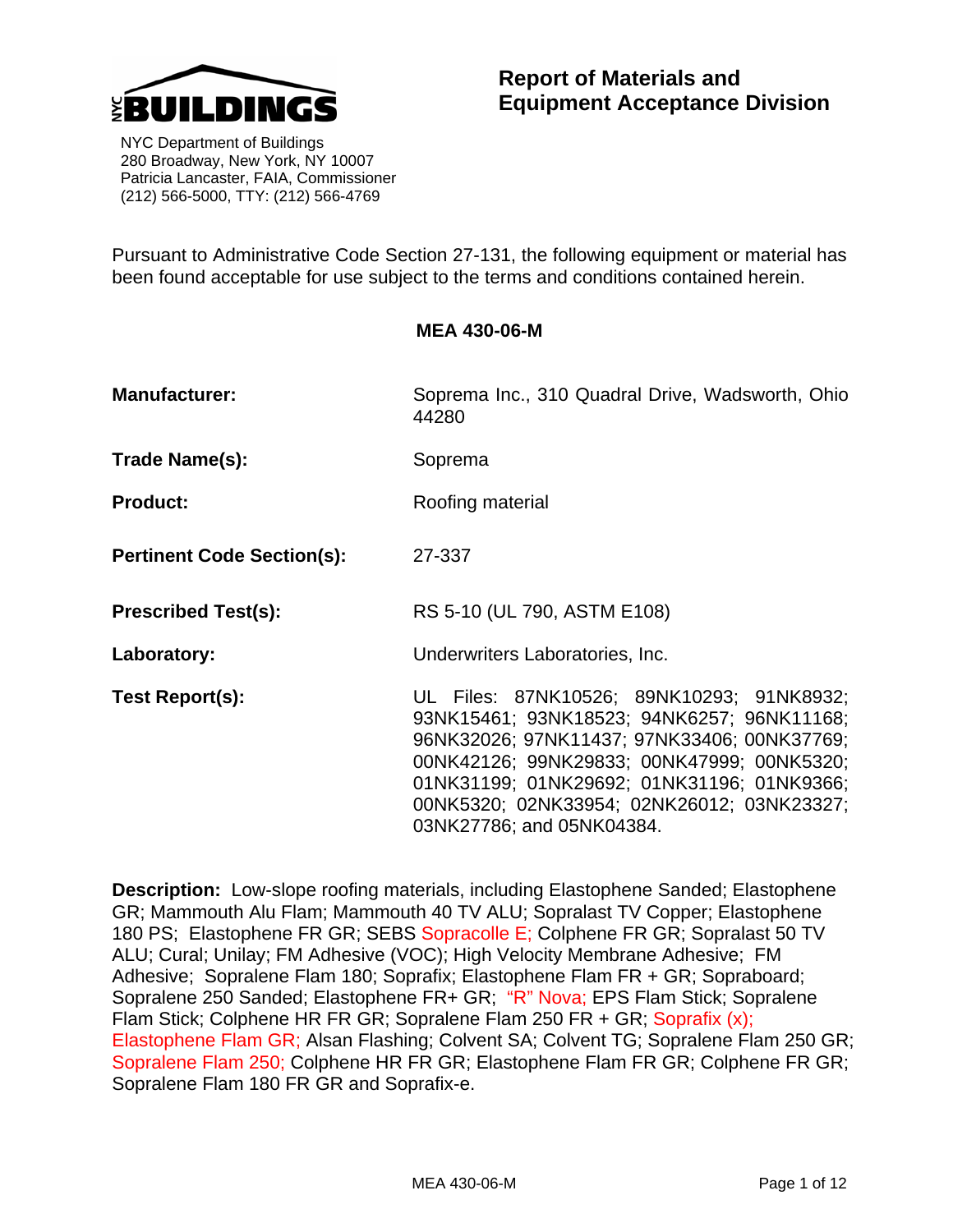Unless otherwise indicated SOPRACOLLE "E" modified asphalt hot mopping adhesive may be used as an alternate to hot mopping asphalt in systems limited to inclines not exceeding 1 inch to the horizontal ft.

## Class A - Fully Adhered ("Elastophene GR" Membranes)

The following cold applied adhesives are acceptable for use in these systems at 1.5 gal/sq: Soprema "SOPRACOLLE", "FM Adhesive", "FM Adhesive (VOC)" and "High Velocity Membrane Adhesive".

The following ply sheets may be substituted for the "Sopralene 250 Sanded" sheet: "Elastophene Sanded", "Elastophene Flam", "Elastophene FL 2.2mm", "Elastophene PS", "Elastophene HD", "Elastophene Sanded 3.0 mm", "Elastophene PS 3.0 mm", "Elastophene 180 Sanded", "Elastophene 180 PS", "Elastophene 180 SP", "Sopralene 180 Sanded", "Sopralene Flam 180", "Sopralene Flam 250", "Sopralene 250 3.5", "Sopralene 180 PS", "Sopralene 180 SP 3.5 mm", "Sopralene Flam 180 2.7 mm", "Sopralene 250 PS 2.7 mm", "Elastophene HR Sanded" or "Elastophene Flam HR 3.0 mm".

## Class A - Fully Adhered

## 8. Deck: C-15/32 Incline: No Limitation

Insulation (Optional): — Glass fiber, perlite, wood fiber, 1 inch min.

Base Sheet: — Type G2 or "Elastophene Sanded," mechanically fastened or adhered with hot roofing asphalt; or "Elastophene Flam," mechanically fastened or heat fused.

Membrane: — "Mammouth Alu Flam" or "Mammouth 40 TV Alu," heat fused or adhered with hot roofing asphalt."

5. Deck: C-15/32 Incline: 2

Insulation: — Polyisocyanurate, glass fiber, rock wool, perlite, 2 in. min, mechanically fastened or adhered with hot roofing asphalt.

Base Sheet: — "Elastophene Sanded," mechanically fastened or adhered with hot roofing asphalt.

Membrane: — "Elastophene FR GR", adhered with hot roofing asphalt.

## 6. Deck: C-15/32 Incline: 2

Insulation: — Polyisocyanurate, 1¼ in. min, mechanically fastened or adhered with hot roofing asphalt, covered with  $\frac{1}{2}$  in, wood fiber, with joints offset 6-inches from joints in deck, mechanically fastened or adhered with hot roofing asphalt.

Base Sheet: — "Elastophene Sanded," mechanically fastened or adhered with hot roofing asphalt.

Membrane: — "Elastophene FR GR," adhered with hot roofing asphalt.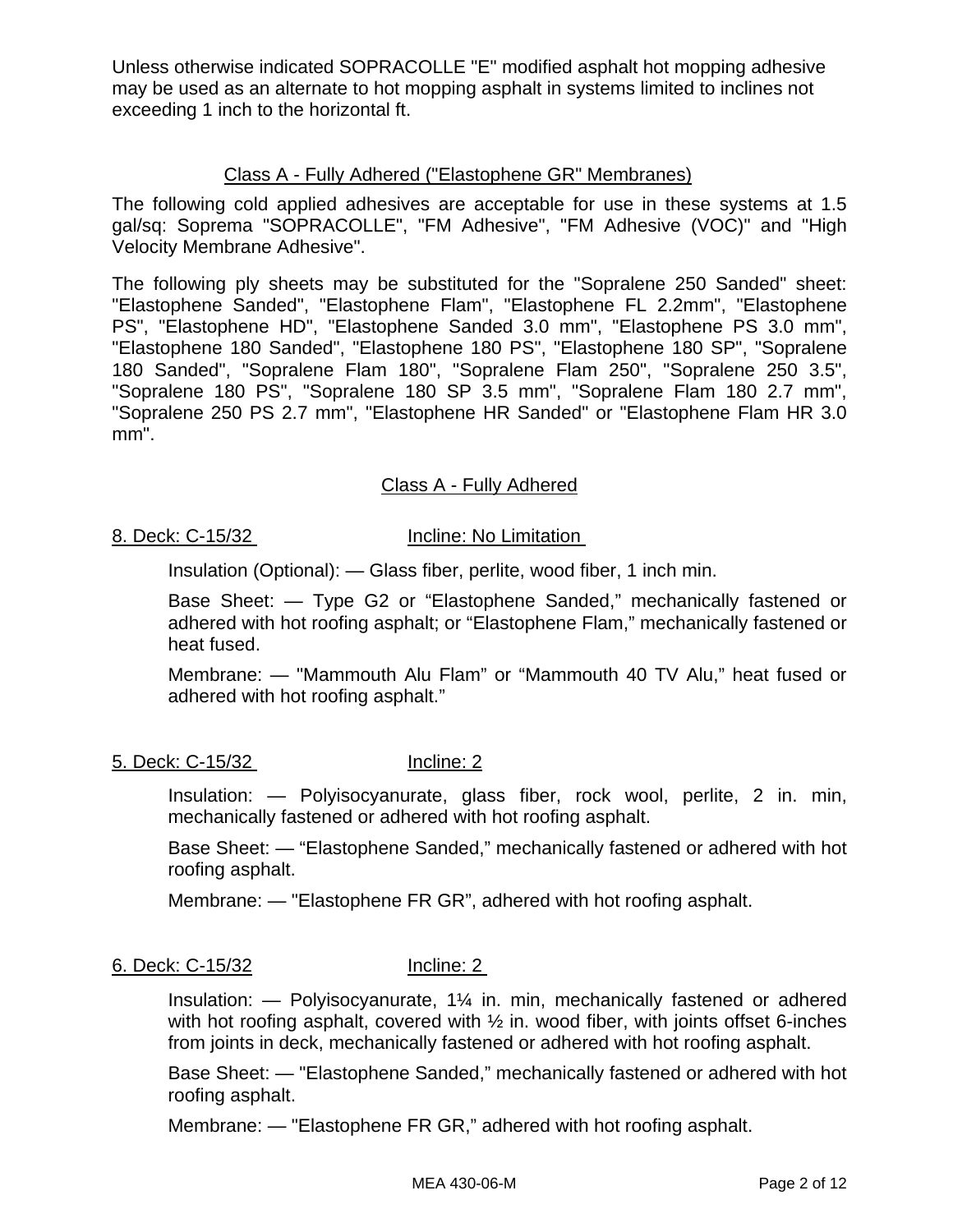Insulation (Optional): — Polyisocyanurate, glass fiber, rock wool board, wood fiberboard, any thickness, mechanically fastened or adhered with hot roofing asphalt.

Barrier Board: — G-P Gypsum DensDeck®, 1/4-in. thick (min.), mechanically fastened.

Base Sheet (Optional): — One ply "Sopralene Flam 180 3.0 mm" or "Soprafix," mechanically fastened at the heat fused laps.

Membrane: — One ply "Colphene FR GR", self adhered.

## 38. Deck: C-15/32 Incline: 1-1/2

Insulation (Optional): — Any UL Classified, any thickness.

Barrier Board: — 1/4-in. min G-P Gypsum DensDeck® or DensDeck Prime® with all joints staggered 6-in. from the plywood joints.

Primer: — "Elastocol 600c," applied at 1 gal/sq.

Base Sheet: — "Sopralene Flam Stick" or "EPS Flam Stick," self adhered.

Membrane: — "Sopralene Flam 180 FR GR" or "Sopralene Flam 250 FR GR," heat fused.

## 39 Deck: C-15/32 Incline: 4

Insulation (Optional): — Polyisocyanurate, any thickness.

Barrier Board: — 1/4-in. min G-P Gypsum DensDeck® with all joints staggered 6 in. from the plywood joints.

Base Sheet: — One ply "Sopralene Flam 180" or "Soprafix," mechanically fastened in the membrane laps.

Membrane: — "Elastophene Flam FR + GR," heat fused.

## 53. Deck: C-15/32 Incline: 1/2

Base Sheet (Optional): — One or more ply Type G1 or Type G2 or "Sopra IV" or "Sopra VI" or "Sopra 40" or "Sopraglass 100" or "Sopra G" or "Modified Sopra G," mechanically fastened or adhered with hot roofing asphalt.

Insulation (Optional): — Polyisocyanurate, wood fiberboard, glass fiber or perlite board or Rockwool, any thickness or combination, mechanically fastened, hot mopped or adhered with any UL Classified insulation adhesive.

Barrier Board: — 1/8-in. or 3/16-in. thick "SOPRABOARD" or minimum 1/4-in. thick G-P Gypsum Corp. "DensDeck®" or "DensDeck Prime®" or "DensGuard®" or mechanically fastened with all butt joints staggered a minimum of 6-in. from the insulation and plywood deck joints, hot mopped or adhered with any UL classified insulation adhesive. Optional, top surface primed with either Soprema "Elastocol 600c" or "Elastocol 500" (not UL classified) or Henry Co. "AquaTac" (not UL classified) at 0.5 gal/sq. prior to "Colvent SA" or self-adhered ply sheets being installed.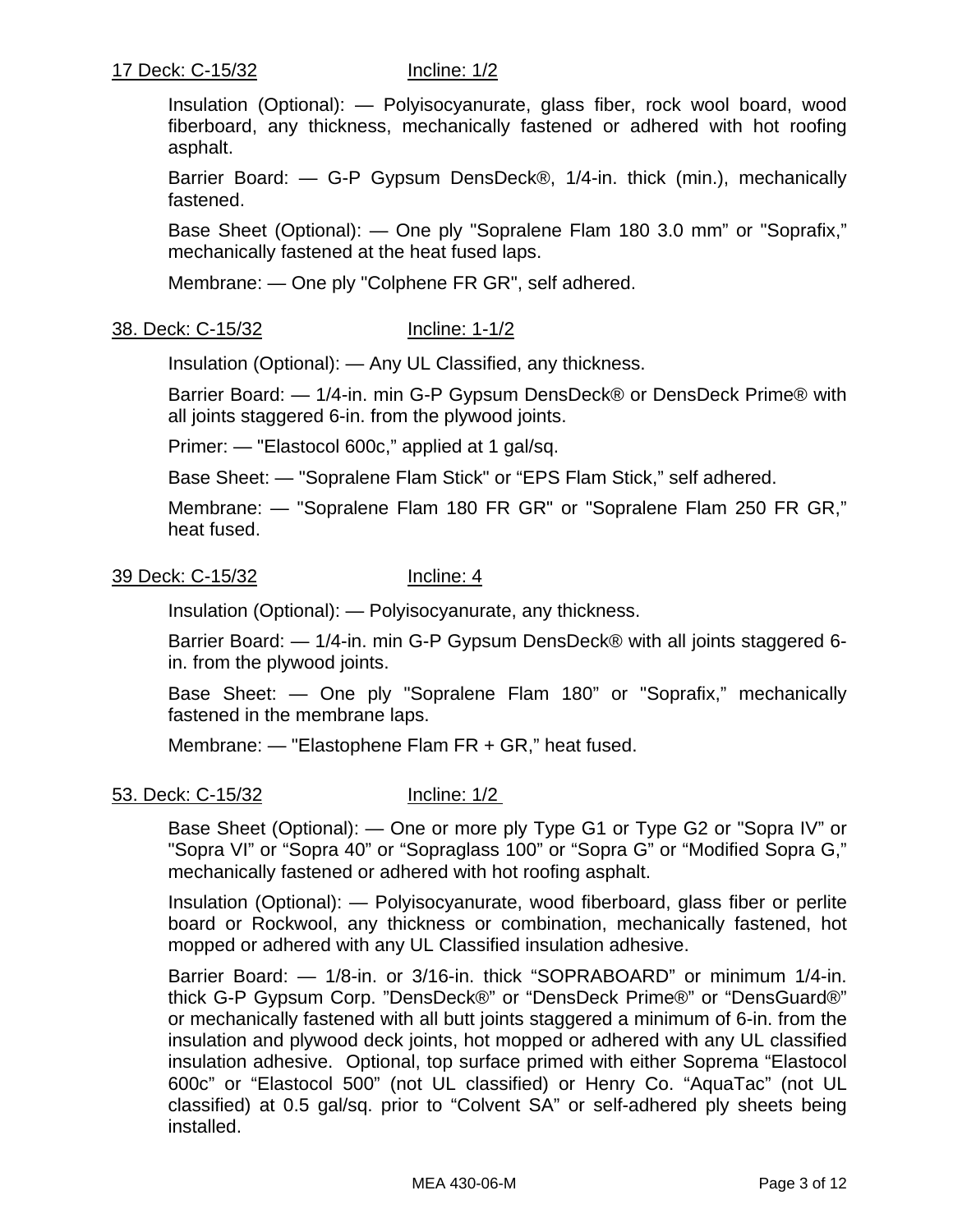Ply Sheet (Optional): — One ply "Elastophene Sanded," "Elastophene HD" or "Elastophene HR Sanded" or "Elastophene HS FR" or "Elastophene HP or "Elastophene 180 Sanded" or "Sopralene 180 Sanded" or "Sopralene 250 Sanded" mechanically fastened or adhered with "SOPRACOLLE" or "FM Adhesive" or "FM Adhesive (VOC)" or "High Velocity Membrane Adhesive" at 1.5 gal/sq. or hot mopped or "Elastophene Flam" or "Elastophene Flam HR" or "Elastophene Flam HS HR" or "Elastophene Flam HP" or "Sopralene Flam 180" or "Sopralene Flam 250" or heat welded or "Sopralend Stick" or EPS Flam Stick" self-adhered or "Elastophene Flam" or "Elastophene Flam HR" or "Elastophene Flam HS FR" or "Elastophene Flam HP" or "Soprafix" or "Soprafix-e" or Elastophene 180 Sanded" or Sopralene 180 Sanded" or "Sopralene Flam 180" or Soprafix(x)" or Sopralene 250 Sanded" or "Sopralene Flam 250" mechanically fastened. (Optional, sanded top surface ply sheets are primed with either Soprema "Elastocol 600c" or "Elastocol 500" (not UL classified) or Henry Co. "AquaTac" (not UL classified) at 0.5 gal/sq. prior to Colphene cap sheet being installed).

Membrane: — "Elstophene GR" or "Elastophene FR GR" or "Elastophene FR+ GR" or "Elastophene HD FR GR" or "Elastophene HR FR GR" or "Elastophene HS FR GR" or "Elastophene HP FR GR" or "Sopralene 180 FR GR" or "Sopralene 250 FR GR" adhered with hot roofing asphalt or Soprema "FM Adhesive" or "FM Adhesive (VOC)" or "High Velocity Membrane Adhesive" at 1.5 gal/sq.; "Elastophene Flam GR" or "Elastophene Flam FR GR" or "Elastophene Flam HD FR GR" or "Elastophene Flam FR+ GR" or "Elastophene Flam HR FR GR" or "Elastophene Flam HS FR GR" or "Elastophene Flam HP FR GR" or "Sopralene Flam 180 FR GR" or "Sopralene Flam 180 FR+ GR" or "Sopralene Flam 250 FR GR" or "Sopralene Flam 250 FR+ GR" heat welded or "Colphene FR GR" selfadhered.

43. Deck: C-15/32 Incline: 2

Barrier Board: — (1/4-in. min) G-P Gypsum DensDeck® or DensDeck Prime®, with all joints staggered 6-in. (min) from the plywood joints.

Primer: — "Elastocol 600 c" at 1 gal/sq.

Base Sheet: — "EPS Flam Stick," self adhered.

Membrane: — "Colphene HR FR GR,", self adhered.

45. Deck: C-15/32 Incline: 1-1/2

Barrier Board: — (1/4-in. min) G-P Gypsum DensDeck® or DensDeck Prime®, with all joints staggered 6-in. (min) from the plywood joints.

Primer: — "Elastocol 600 c" at 1 gal/sq.

Base Sheet: — "Sopralene Flam Stick," self adhered.

Membrane: — "Colphene HR FR GR," self adhered.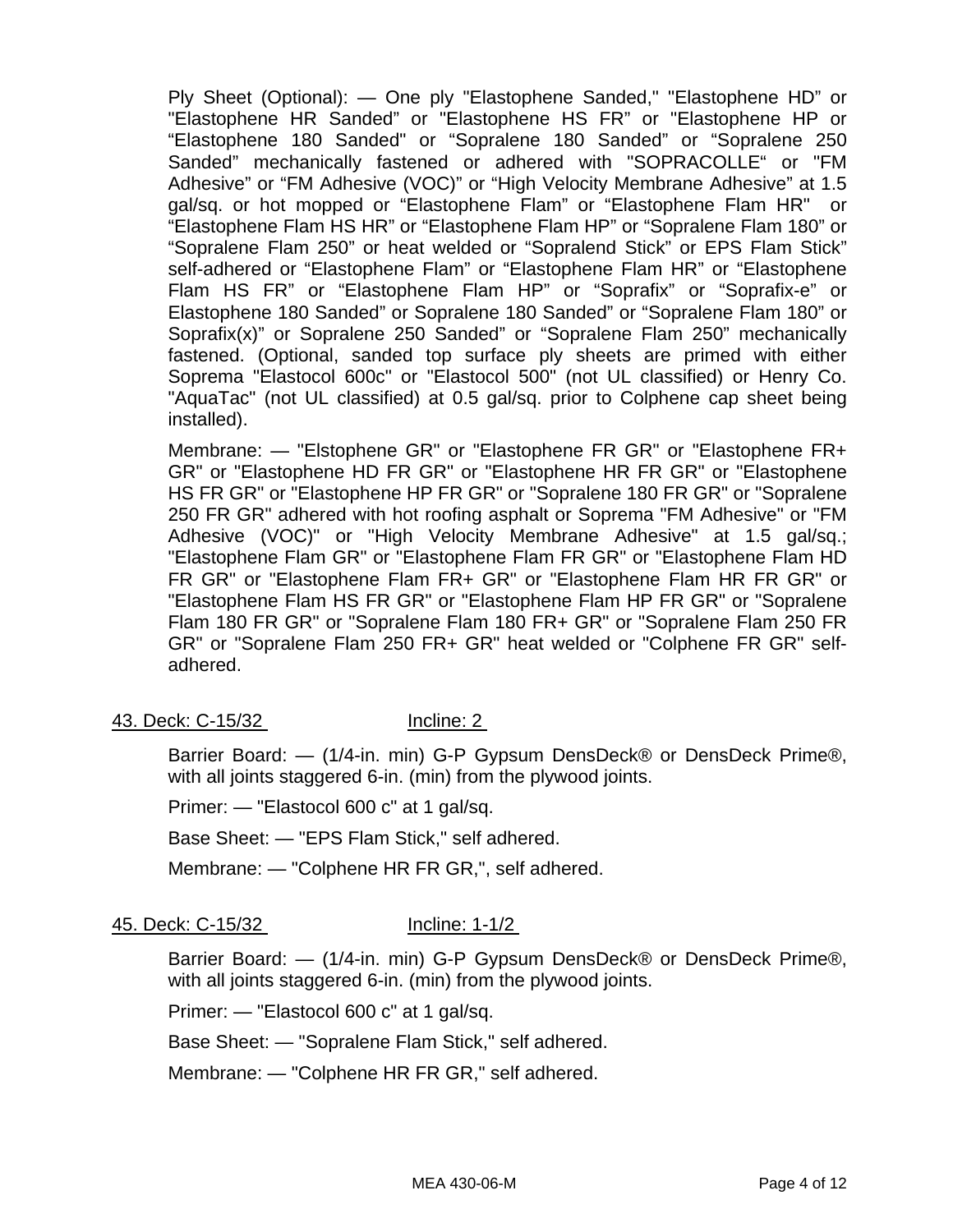Base Sheet (Optional): — One or more plies Type G1 or Type G2 or "Sopra IV" or "Sopra VI" or "Sopra 40" or "Sopraglass 100" or "Sopra G" or "Modified Sopra G" mechanically fastened or adhered with hot roofing asphalt.

Insulation (Optional): — Polyisocyanurate, wood fiberboard, glass fiber or perlite board or Rockwool, any thickness or combination, mechanically fastened, hot mopped or adhered with any UL Classified insulation adhesive.

Barrier Board: — 1/8-in. or 3/16-in. thick "SOPRABOARD" or minimum 1/4-in. thick G-P Gypsum Corp. "DensDeck®" or "DensDeck Prime®" or "DensGuard®" or mechanically fastened with all butt joints staggered a minimum of 6-in. from the insulation and plywood deck joints, hot mopped or adhered with any UL classified insulation adhesive. Optional, top surface primed with either Soprema "Elastocol 600c" or "Elastocol 500" (not UL classified) or Henry Co. "AquaTac" (not UL classified) at 0.5 gal/sq. prior to "Colvent SA" or self-adhered ply sheets being installed.

Ply Sheet (Optional): — One ply "Elastophene Sanded" or "Elastophene HD" or "Elastophene HR Sanded" or "Elastophene HS FR" or "Elastophene HP" or "Elastophene 180 Sanded" or "Sopralene 180 Sanded" or "Sopralene 250 Sanded" mechanically fastened or adhered with "SOPRACOLLE" or "FM Adhesive" or "FM Adhesive (VOC)" or "High Velocity Membrane Adhesive" at 1.5 gal/sq. or hot mopped or "Elastophene Flam" or "Elastophene Flam HR" or "Elastophene Flam HS FR" or "Elastophene Flam HP" or "Sopralene Flam 180" or "Sopralene Flam 250" or heat welded or "Colvent TG" heat welded or "Colvent SA" or "Sopralene Flam Stick" or "Sopralene Stick" or "EPS Flam Stick" selfadhered or "Elastophene Flam" or "Elastophene Flam HR" or "Elastophene Flam HS FR" or "Elastophene Flam HP" or "Soprafix" or "Soprafix-e" or "Elstophene 180 Sanded" or "Sopralene 180 Sanded" or "Sopralene Flam 180" or "Soprafix(x)" or "Sopralene 250 Sanded" or "Sopralene Flam 250" mechanically fastened. (Optional, sanded top surface ply sheets are primed with either Soprema "Elastocol 600c" or "Elastocol 500" (not UL classified) or Henry Co. "AquaTac" (not UL classified) at 0.5 gal/sq. prior to Colphene cap sheet being installed.

Membrane: — "Elstophene GR" or "Elastophene FR GR" or "Elastophene FR+ GR" or "Elastophene HD FR GR" or "Elastophene HR FR GR" or "Elastophene HS FR GR" or "Elastophene HP FR GR" or "Sopralene 180 FR GR" or "Sopralene 250 FR GR" adhered with hot roofing asphalt or Soprema "FM Adhesive" or "FM Adhesive (VOC)" or "High Velocity Membrane Adhesive" at 1.5 gal/sq.; "Elastophene Flam GR" or "Elastophene Flam FR GR" or "Elastophene Flam HD FR GR" or "Elastophene Flam FR+ GR" or "Elastophene Flam HR FR GR" or "Elastophene Flam HS FR GR" or "Elastophene Flam HP FR GR" or "Sopralene Flam 180 FR GR" or "Sopralene Flam 180 FR+ GR" or "Sopralene Flam 250 FR GR" or "Sopralene Flam 250 FR+ GR" heat welded or "Colphene FR GR" selfadhered.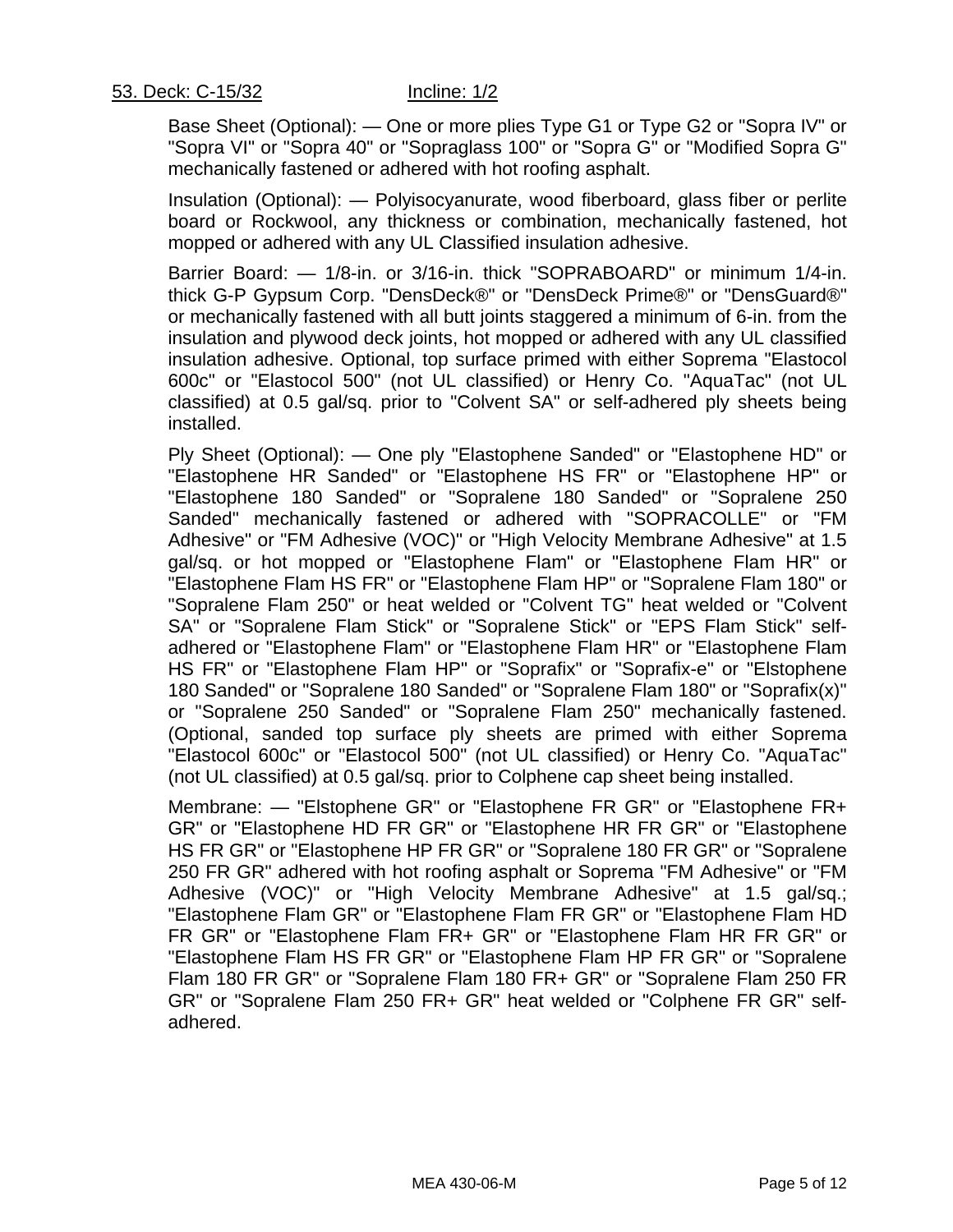Base Sheet (Optional): — One or more plies Type G2, "Sopraglass 100," "Sopra G," "Modified Sopra G" mechanically fastened or adhered with hot roofing asphalt.

Insulation (Optional): — Polyisocyanurate, wood fiberboard, glass fiber or perlite board, any thickness or combination, mechanically fastened, hot mopped or adhered with any UL classified insulation adhesive.

Barrier Board: — 1/8-in. or 3/16-in. "SOPRABOARD," glass fiber 7/16-in. (min), perlite or Rockwool 3/4-in. (min), G-P Gypsum Corp. 1/4-in. (min) "DensDeck®," "DensDeck Prime®" or "DensGuard®" mechanically fastened with all joints staggered 6-in. (min) from the insulation and plywood joints, hot mopped or adhered with any UL classified insulation adhesive. Optional, top surface primed with either Soprema "Elastocol 600c," "Elastocol 500" (not UL classified) or Henry Co. "AquaTac" (not UL classified) at 0.5 gal/sq. prior to "Colvent SA" or selfadhered ply sheets being installed.

Ply Sheet: — One ply "Elastophene Sanded," "Elastophene HD," "Elastophene HR Sanded," "Elastophene HS FR," "Elastophene HP," "Elastophene 180 Sanded," "Sopralene 180 Sanded," "Sopralene 250 Sanded," mechanically fastened or adhered with "FM Adhesive" at 1.5 gal/sq. or hot mopped or "Elastophene Flam," "Elastophene Flam HR," "Elastophene Flam HS FR," "Elastophene Flam HP," "Sopralene Flam 180" or "Sopralene Flam 250," heat welded or "Colvent TG" heat welded or "Colvent SA," "Sopralene Flam Stick," "Sopralene Stick" or "EPS Flam Stick," self-adhered. Optional, sanded top surface ply sheets are primed with either Soprema "Elastocol 600c," "Elastocol 500" (not UL classified) or Henry Co. "AquaTac" (not UL classified) at 0.5 gal/sq. prior to Colphene cap sheet being installed).

Membrane: — "Elastophene GR," "Elastophene FR GR," "Elastophene FR+ GR," "Elastophene HD FR GR," "Elastophene HR FR GR," "Elastophene HS FR GR," "Elastophene HP FR GR," "Sopralene 180 FR GR," "Sopralene 250 FR GR" adhered with hot roofing asphalt; "Elastophene Flam GR," "Elastophene Flam FR+ GR," "Elastophene Flam HD FR GR," "Elastophene Flam HR FR GR," "Elastophene Flam HS FR GR," "Elastophene Flam HP FR GR," "Sopralene Flam 180 FR GR," "Sopralene Flam 180 FR+ GR," "Sopralene Flam 250 FR GR" or "Sopralene Flam 250 FR+ GR" heat welded or "Colphene FR GR" or selfadhered.

### 57. Deck: C-15/32 Incline: 1

Base Sheet (Optional): — One or more plies Type G2, "Sopraglass 100," "Sopra G," "Modified Sopra G" mechanically fastened or adhered with hot roofing asphalt.

Insulation (Optional): — Polyisocyanurate, wood fiberboard, glass fiber or perlite board, any thickness or combination, mechanically fastened, hot mopped or adhered with any UL classified insulation adhesive.

Barrier Board: — Min 1/8-in. or 3/16-in. "SOPRABOARD," min. 7/16-in. glass fiber, min. 3/4-in. perlite or Rockwool, G-P Gypsum Corp. 1/4-in. (min) "DensDeck®" "DensDeck Prime®" or "DensGuard®" mechanically fastened with all joints staggered 6-in. (min) from the insulation and plywood joints, hot mopped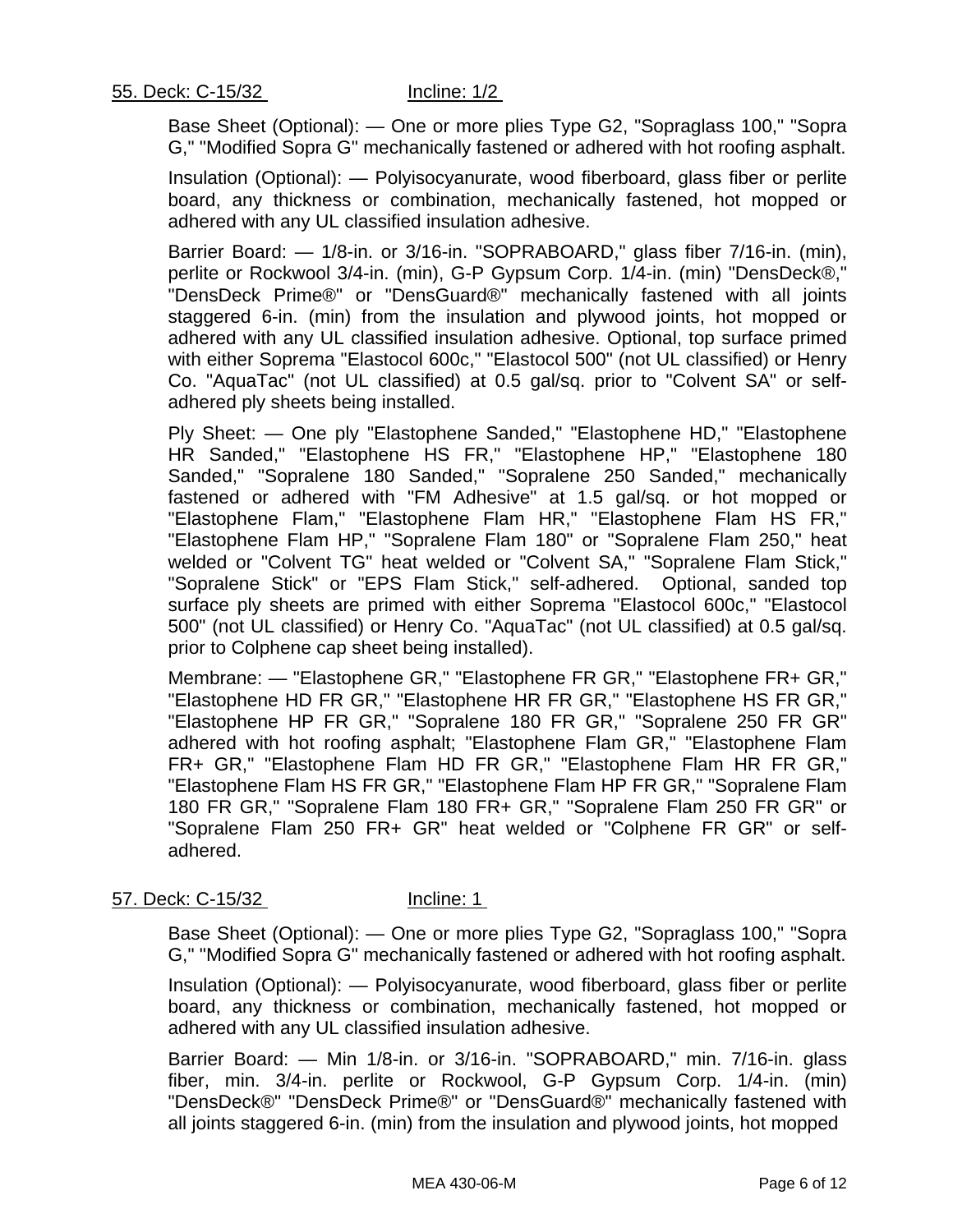or adhered with urethane insulation adhesive. Optional, top surface primed with either Soprema "Elastocol 600c," "Elastocol 500" (not UL classified) or Henry Co. "AquaTac" (not UL classified) at 0.5 gal/sq. prior to "Colvent SA" or self-adhered ply sheets being installed.

Ply Sheet (Optional): — One ply "Elastophene Sanded," "Elastophene HD," "Elastophene HR Sanded," "Elastophene HS FR," mechanically fastened or hot mopped or "Elastophene Flam," "Elastophene Flam HD" "Elastophene Flam HR," "Elastophene Flam HS FR" heat welded or "Colvent TG" heat welded or "Colvent SA" self-adhered. (Optional, sanded top surface ply sheets are primed with either Soprema "Elastocol 600c," "Elastocol 500" (not UL classified) or Henry Co. "AquaTac" (not UL classified) at 0.5 gal/sq. prior to Colphene cap sheet being installed).

Membrane: — "Elastophene FR GR," "Elastophene FR+ GR," "Elastophene HD FR GR," "Elastophene HR FR GR," "Elastophene HS FR GR," "Elastophene HP FR GR," "Sopralene 180 FR GR," "Sopralene 250 FR GR" adhered with hot roofing asphalt or Soprema "FM Adhesive" at 1.5 gals/sq.; "Elastophene Flam FR GR," "Elastophene Flam HD FR GR," "Elastophene Flam FR+ GR," "Elastophene Flam HD FR GR," "Elastophene Flam HR FR GR," "Elastophene Flam HS FR GR," "Elastophene Flam HP FR GR," "Sopralene Flam 180 FR GR," "Sopralene Flam 180 FR+ GR," "Sopralene Flam 250 FR GR" or "Sopralene Flam 250 FR+ GR" heat welded or "Colphene FR GR" self-adhered.

## 59. Deck: C-15/32 Incline: 2

Base Sheet (Optional): — One or more plies Type G2, "Sopraglass 100," "Sopra G," "Modified Sopra G" mechanically fastened or adhered with hot roofing asphalt.

Insulation (Optional): — Any UL classified insulation, any thickness or combination, mechanically fastened, hot mopped or adhered with any UL classified insulation adhesive.

Barrier Board: — G-P Gypsum Corp. 1/4-in. (min) "DensDeck®," "DensDeck Prime®" or "DensGuard®" mechanically fastened with all joints staggered 6-in. (min) from the insulation and plywood joints, hot mopped or adhered with urethane insulation adhesive. Optional, top surface primed with either Soprema "Elastocol 600c," "Elastocol 500" (not UL classified) or Henry Co. "AquaTac" (not UL classified) at 0.5 gal/sq. prior to "Colvent SA" or self-adhered ply sheets being installed.

Ply Sheet (Optional): — One ply "Elastophene Sanded," "Elastophene HR Sanded," "Elastophene HD," "Elastophene HS FR," "Elastophene HP," "Elastophene 180 Sanded," "Sopralene 180 Sanded," "Sopralene 250 Sanded," mechanically fastened or hot mopped or "Elastophene Flam," "Elastophene Flam HD," "Elastophene Flam HR," "Elastophene Flam HS FR," "Elastophene Flam HP," "Sopralene Flam 180" or "Sopralene Flam 250," or "Colvent TG" heat welded or "Colvent SA" "Sopralene Flam Stick," "Sopralene Stick" or "EPS Flam Stick," self-adhered. (Optional, sanded top surfaced ply sheet is primed with either Soprema "Elastocol 600c," "Elastocol 500" (Not UL Classified) or Henry Co. "AquaTac" (not UL classified) at 0.5 gal/sq. prior to Colphene cap sheet being installed).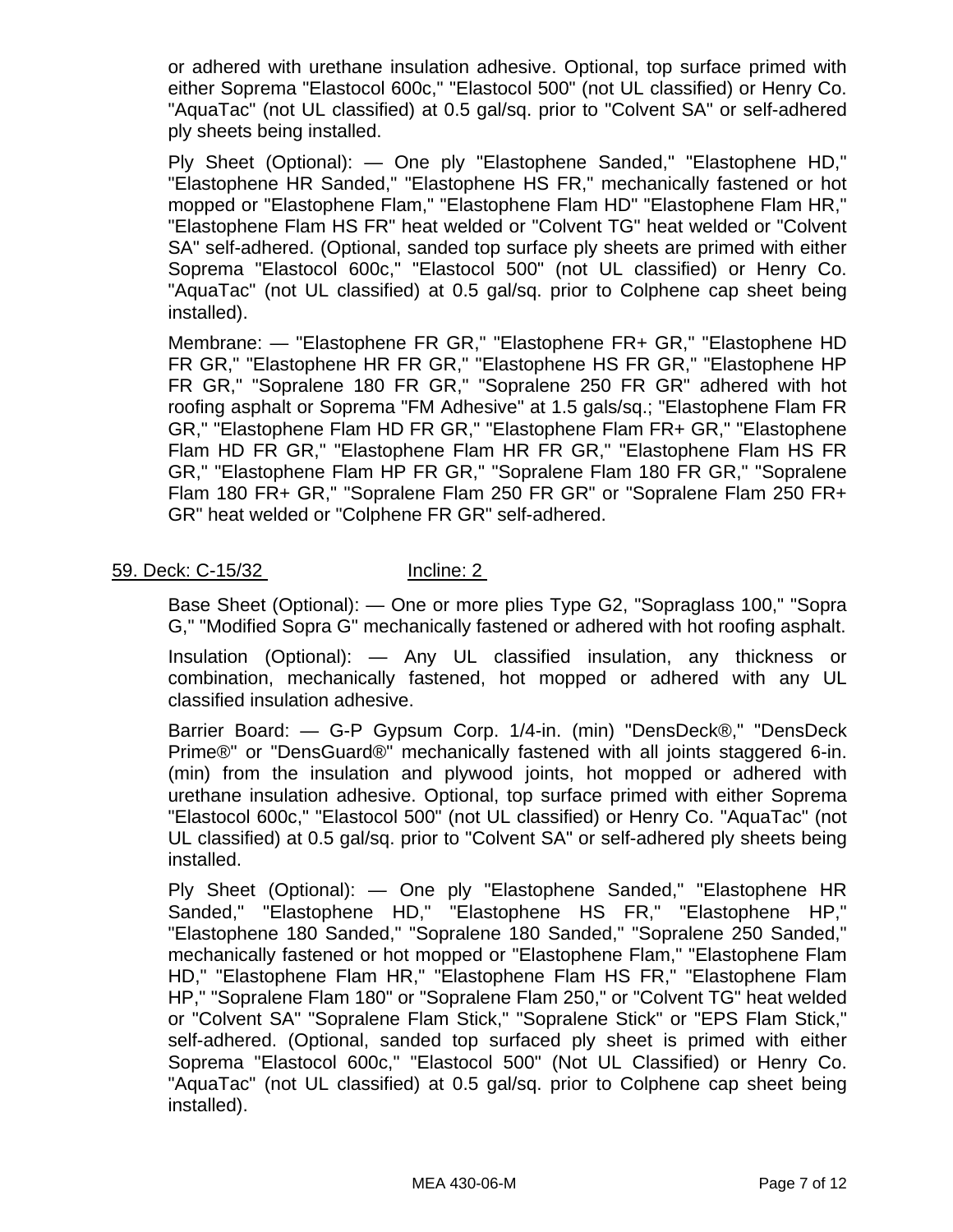Membrane: — "Elastophene FR GR," "Elastophene FR+ GR," "Elastophene HD FR GR," "Elastophene HR FR GR," "Elastophene HS FR GR," "Elastophene HP FR GR," "Sopralene 180 FR GR," "Sopralene 250 FR GR" adhered with hot roofing asphalt; "Elastophene Flam FR GR," "Elastophene Flam FR+ GR," "Elastophene Flam HR FR GR," "Elastophene Flam HS FR GR," "Elastophene Flam HP FR GR," "Sopralene Flam 180 FR GR," "Sopralene Flam 180 FR+ GR," "Sopralene Flam 250 FR GR" or "Sopralene Flam 250 FR+ GR" heat welded.

### 60. Deck: C-15/32 Incline: 1-1/2

Base Sheet (Optional): — One or more plies Type G1 or Type G2 or "Sopra IV" or "Sopra VI" or "Sopra 40" or "Sopraglass 100" or "Sopra G" or "Modified Sopra G" mechanically fastened or adhered with hot roofing asphalt.

Insulation (Optional): — Any UL classified insulation, any thickness or combination, mechanically fastened, hot mopped or adhered with any UL classified insulation adhesive.

Barrier Board: — Minimum ¼-in. thick G-P Gypsum Corp. "DensDeck®" or "DensDeck Prime®" or "DensGuard®" mechanically fastened with all butt joints staggered a minimum of 6-in. from the insulation and plywood deck joints, hot mopped or adhered with any UL classified insulation adhesive. Optional, top surface primed with either Soprema "Elastocol 600c" or "Elastocol 500" (not UL classified) or Henry Co. "AquaTac" (not UL classified) at 0.5-gal/sq. prior to "Colvent SA" or self-adhered ply sheet being installed.

Ply Sheet: — One ply "Colvent TG" heat welded or "Colvent SA" or "Sopralene Flam Stick" or "Sopralene Stick" or "EPS Flam Stick" self-adhered or "Elastophene Flam" or "Elastophene Flam HR" or "Elastophene Flam HS FR" or "Elastophjene Flam HP" or "Soprafix" or "Soprafix-e" or "Elasophene 180 Sanded" or "Sopralene 180 Sanded" or "Sopralene Flam 180" or "Soprafix(x)" or "Sopralene 250 Sanded" or "Sopralene Flam 250", mechanically fastened. (Optional, sanded top surface self-adhered ply sheets are primed with either Soprema "Elastocol 600c" at 1-gal/sq., "Elastocol 500" (not UL classified) or Henry Co. "AquaTac" (not UL classified) at 0.5 gal/sq. prior to Colphene cap sheet being installed).

Membrane: — "Elastophene FR GR" or "Elastophene FR+ GR" or "Elastophene HD FR GR" or "Elastophene HR FR GR" or "Elastophene HS FR GR" or "Elastophene HP FR GR" or "Sopralene 180 FR GR" or "Sopralene 250 FR GR" adhered with hot roofing asphalt or Soprema "FM Adhesive" at 1.5 gal/sq.; "Elastophene Flam FR GR" or "Elastophene Flam FR+ GR" or "Elastophene Flam HR FR GR" or "Elastophene Flam HS FR GR" or "Elastophene Flam HP FR GR" or "Sopralene Flam 180 FR GR" or "Sopralene Flam 180 FR+ GR" or "Sopralene Flam 250 FR GR" or "Sopralene Flam 250 FR+ GR" heat welded or "Colphene FR GR" or self-adhered.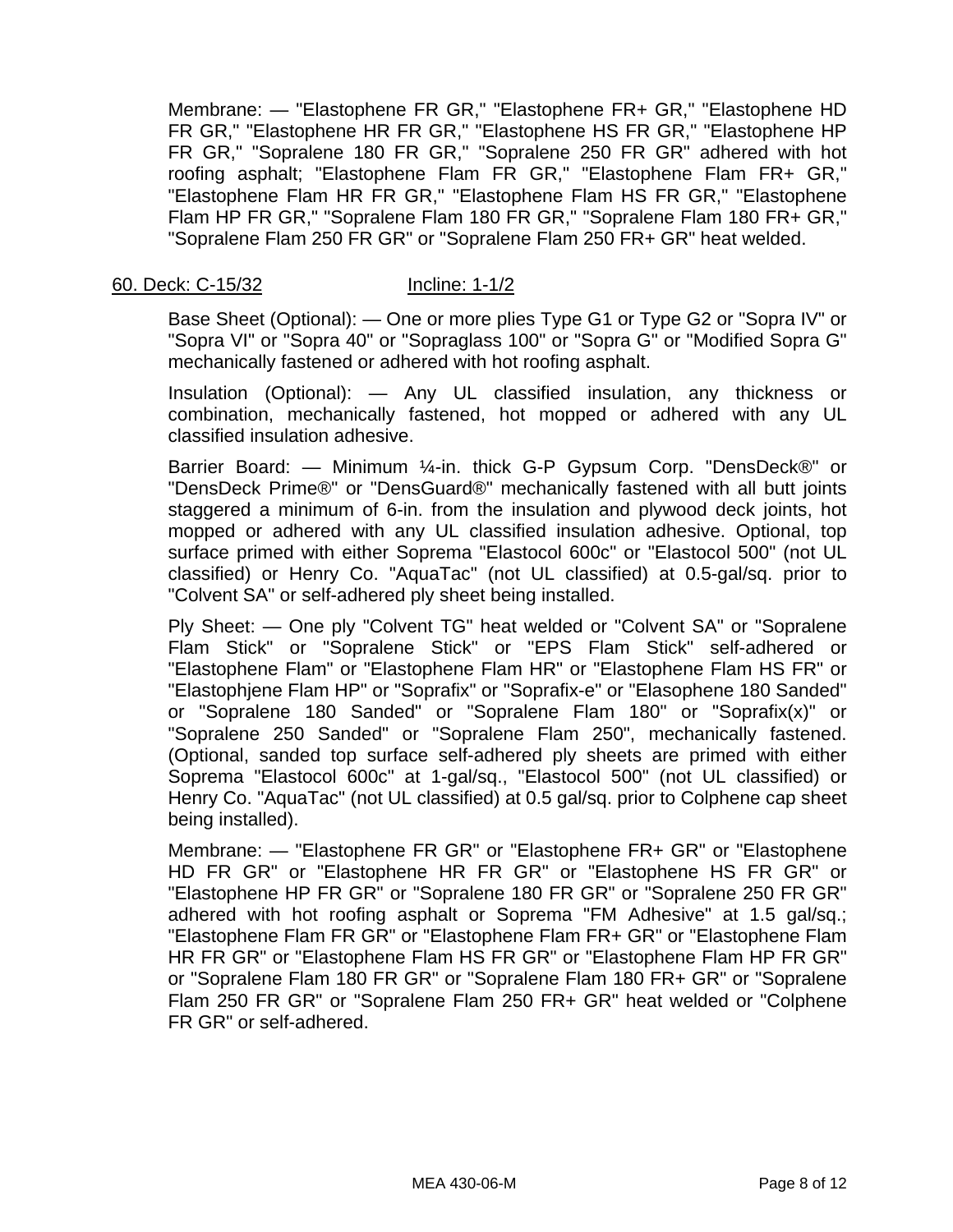Base Sheet (Optional): — One or more plies Type G1 or Type G2 or "Sopra IV" or "Sopra VI" or "Sopraglass 40" or "Sopraglass 100" or "Sopra G" or "Modified Sopra G" mechanically fastened or adhered with hot roofing asphalt.

Insulation (Optional): — Any UL classified insulation, any thickness or combination, mechanically fastened, hot mopped or adhered with any UL classified insulation adhesive.

Barrier Board: — 1/8-in. or 3/16-in. "SOPRABOARD" or G-P Gypsum Corp. 1//4 in. (min) "DensDeck®" or "DensDeck Prime®" or "DensGuard®" mechanically fastened with all joints staggered 6-in. (min) from the insulation and plywood joints, hot mopped or adhered with any UL classified insulation adhesive. Optional, top surface primed with either Soprema "Elastocol 600c" or "Elastocol 500" (not UL classified) or Henry Co. "AquaTac" (not UL classified) at 0.5 gal/sq. prior to "Colvent SA" or self-adhered ply sheets being installed.

Ply Sheet (Optional): — One ply "Elastophene Sanded" or "Elastophene HD" or "Elastophene HR Sanded" or "Elastophene HS FR" mechanically fastened or hot mopped or "Elastophene Flam" or "Elastophene Flam HD" or "Elastophene Flam HR" or "Elastophene Flam HS FR" heat welded or "Colvent TG" heat welded or "Colvent SA" or "Sopralene Flam Stick" or "Sopralene Stick" or "EPS Flam Stick" self-adhered or "Elastophene Flam" or "Elastophene Flam HR" or "Elastophene Flam HS FR" or "Soprafix" or "Soprafix-e" or "Elastophene 180 Sanded" or "Sopralene 180 Sanded" or "Sopralene Flam 180" or "Soprafix(x)" or "Sopralene 250 Sanded" or "Sopralene Flam 250", mechanically fastened. (Optional, sanded surface ply sheets are primed with either Soprema "Elastocol 600c" or "Elastocol 500" (not UL classified) or Henry Co. "AquaTac" (not UL classified) at 0.5 gal/sq. prior to Colphene cap sheet being installed).

Membrane: — "Elastophene Flam FR GR" or "Elastophene Flam HD FR GR" or "Elastophene Flam FR+ GR" or "Elastophene Flam HR FR GR" or "Elastophene Flam HS FR GR" or "Elastophene Flam HP FR GR" or "Sopralene Flam 180 FR GR" or "Sopralene Flam 180 FR+ GR" or "Sopralene Flam 250 FR GR" or "Sopralene Flam 250 FR+ GR" heat welded or "Colphene FR GR" self-adhered.

## 66. Deck: C-15/32 Incline: 1

Base Sheet (Optional): — One or more plies Type G2, "Sopraglass 100," "Sopra G," "Modified Sopra G" mechanically fastened or adhered with hot roofing asphalt.

Insulation (Optional): — Any UL classified insulation, any thickness or combination, mechanically fastened, hot mopped or adhered with any UL classified insulation adhesive.

Barrier Board: — 1/8-in. or 3/16-in. "SOPRABOARD," G-P Gypsum Corp. 1/4-in. (min) "DensDeck®," "DensDeck Prime®," or "DensGuard®" mechanically fastened with all joints staggered 6-in. (min) from the insulation and plywood joints, hot mopped or adhered with any UL classified insulation adhesive. Optional, top surface primed with either Soprema "Elastocol 600c," "Elastocol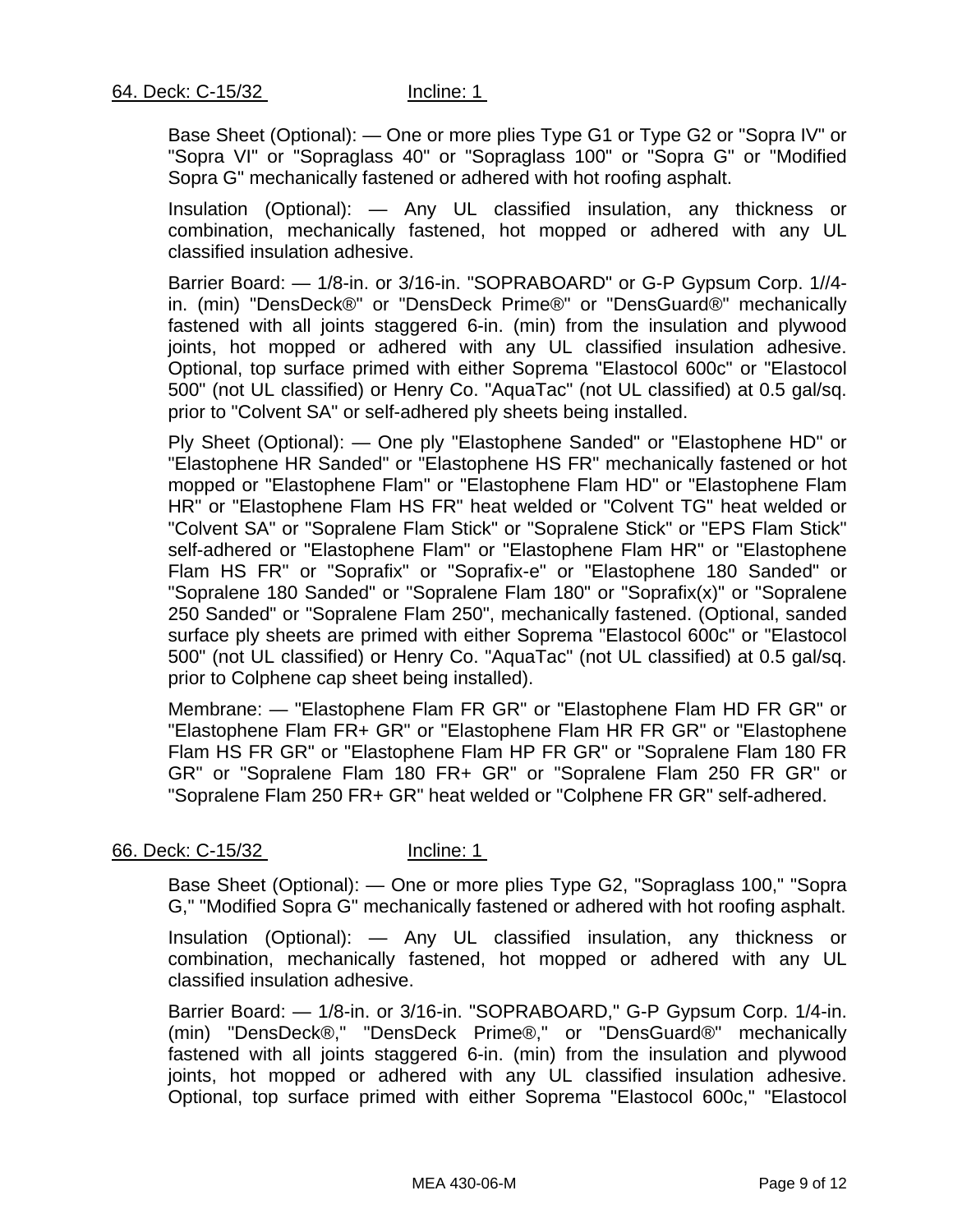500" (not UL classified) or Henry Co. "AquaTac" (not UL classified) at 0.5 gal/sq. prior to "Colvent SA" ply sheet being installed.

Ply Sheet (optional): — One ply "Colvent SA" self-adhered or "Colvent TG" heat welded. Optional, top surface primed with either Soprema "Elastocol 600c," "Elastocol 500" (not UL classified) or Henry Co. "AquaTac" (not UL classified) at 0.5 gal/sq. prior to optional inner ply being installed.

Inner Ply (Optional): — One ply "Elastophene Flam," "Elastophene Flam HD," "Elastophene Flam HR," "Elastophene Flam HS FR," "Elastophene Flam HP," "Sopralene Flam 180," or "Colvent TG" heat welded or "Colvent SA" self-adhered.

Membrane: — "Elastophene Flam FR+ GR," "Sopralene Flam 180 FR+ GR," "Sopralene Flam 180 FR+ GR" and "Sopralene Flam 250 FR+ GR" heat welded.

## 67 Deck: C-15/32 **Incline: 1**

Base Sheet (Optional): — One or more plies Type G2, "Sopraglass 100," "Sopra G," "Modified Sopra G" mechanically fastened or adhered with hot roofing asphalt.

Insulation (Optional): — Any UL classified insulation, any thickness or combination, mechanically fastened, hot mopped or adhered with any UL classified insulation adhesive.

Barrier Board: — G-P Gypsum Corp. 1/4-in. (min) "DensDeck®," "DensDeck Prime®" or "DensGuard®" mechanically fastened with all joints staggered 6-in. (min) from the insulation and plywood joints, hot mopped or adhered with urethane insulation adhesive. Optional, top surface primed with either Soprema "Elastocol 600c" at 1.0 gal. /sq. "Elastocol 500" (not UL classified) or Henry Co. "AquaTac" (not UL classified) at 0.5 gal/sq. prior to "Colvent SA" or self-adhered ply sheets being installed.

Ply Sheet (Optional): — One ply "Colvent SA" self-adhered or "Colvent TG" heat welded. Optional, top surface primed with either Soprema "Elastocol 600c," "Elastocol 500" (not UL classified) or Henry Co. "AquaTac" (not UL classified) at 0.5 gal/sq. prior to optional inner ply being installed.

Inner Ply (Optional): — One ply "Elastophene Flam," "Elastophene Flam HD," "Elastophene Flam HR," "Elastophene Flam HS FR," "Elastophene Flam HP," "Sopralene Flam 180," "Sopralene Flam 250," heat welded or "Colvent TG" heat welded or "Colvent SA," "Sopralene Flam Stick," "Sopralene Stick" or "EPS Flam Stick," self-adhered. (Optional, sanded top surface ply sheets are primed with either Soprema "Elastocol 600c," "Elastocol 500" (not UL classified) or Henry Co. "AquaTac" (not UL classified) at 0.5 gal/sq. prior to Colphene cap sheet being installed).

Membrane: — "Elastophene Flam FR+ GR," "Sopralene Flam 180 FR+ GR," "Sopralene Flam 180 FR+ GR" and "Sopralene Flam 250 FR+ GR" heat welded or "Colphene FR GR" or self-adhered.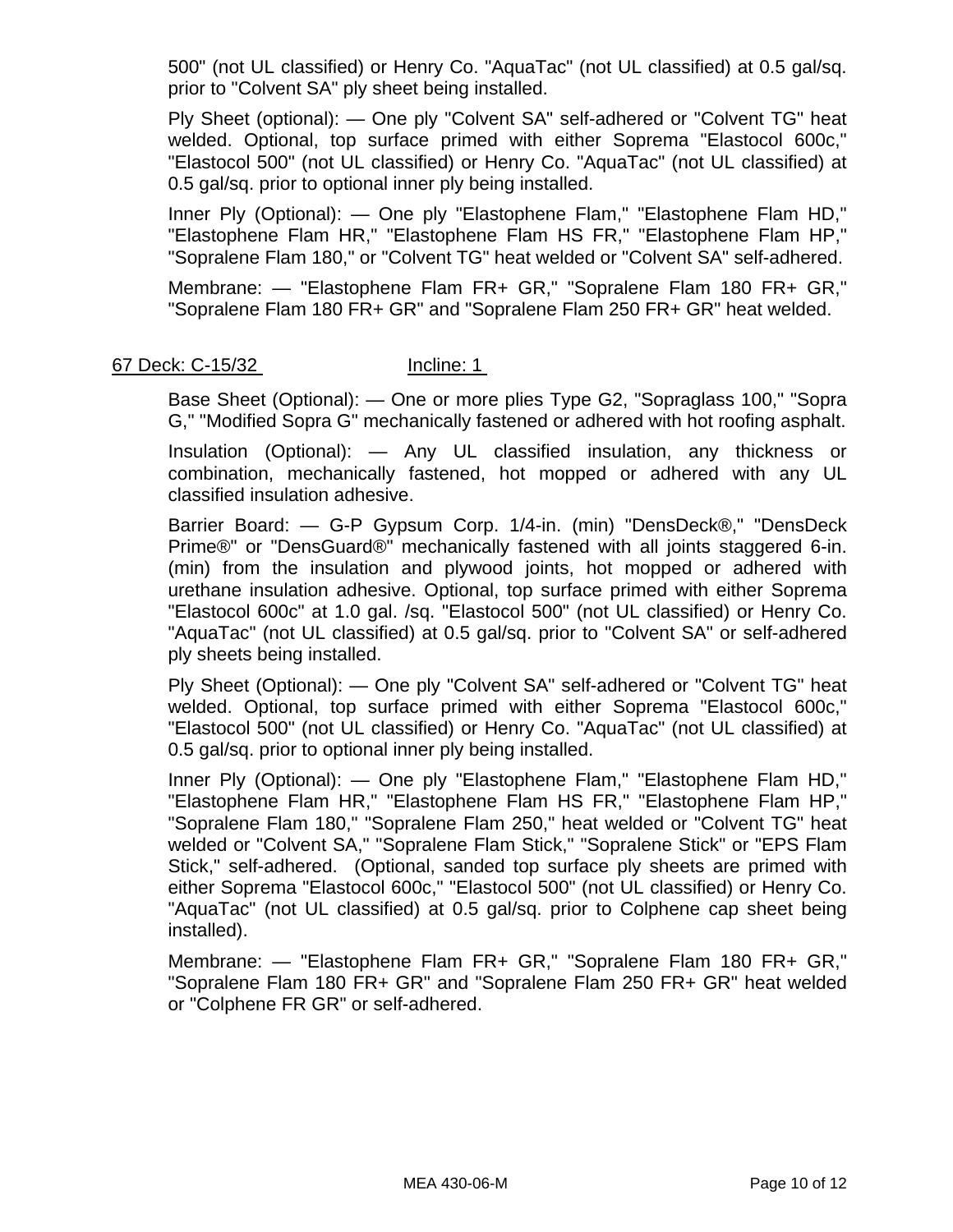Base Sheet (Optional): — One or more plies Type G1 or Type G2 or "Sopra IV" or "Sopra VI" or "Sopraglass 40" or "Sopraglass 100" or "Sopra G" or "Modified Sopra G" mechanically fastened or adhered with hot roofing asphalt.

Insulation (Optional): — Any UL classified insulation, EPS or extruded polystyrene, any thickness or combination.

Barrier Board (Optional): — 1/8-in. or 3/16-in. "SOPRABOARD" or minimum 1/4 in. thick G-P Gypsum Corp. "DensDeck®" or "DensDeck Prime®" or "DensGuard®" mechanically fastened or hot mopped or adhered with any UL classified insulation adhesive. Optional, top surface primed with either Soprema "Elastocol 600c" or "Elastocol 500" (not UL classified) or Henry Co. "AquaTac" (not UL classified) at 0.5-gal/sq. prior to "Colvent SA" or self-adhered ply sheets being installed.

Primer (Optional): — "Elastocol 600c" applied at 1 gal/sq. "Elastocol 500" (not UL classified) Henry Co. "AquaTac" (not UL classified) at 0.5-gal/sq.

Base Sheet: — One ply "Colvent SA" self-adhered or "Colvent TG" heat welded or "Elastophene Flam" or "Elastophene Flam HR" or "Elastophene Flam HS FR" mechanically fastened. (Optional, sanded surface ply sheets are primed with either Soprema "Elastocol 600c" or "Elastocol 500" (not UL classified) or Henry Co. "AquaTac" (not UL classified) at 0.5 gal/sq. prior to Colphene cap sheet being installed).

Primer (Optional): — "Elastocol 600c" applied at 1-gal/sq. "Elastocol 500" (not UL classified).

Membrane: — "Elastophene Flam FR GR" or "Elastophene Flam HD FR GR" or "Elastophene Flam FR+ GR" or "Elastophene Flam HR FR GR" or "Elastophene Flam HS FR GR" or heat welded or "Colphene FR GR" self-adhered.

### 69. Deck: C-15/32 Incline: 1/2

Base Sheet (Optional): — One or more plies Type G1 or G2, "Modified Sopra G" "Sopra G," "Sopra IV," "Sopra VI," Types G1 or G2, "Sopraglass 40," "Sopraglass 100."

Insulation (Optional): — Any UL classified insulation, any thickness or combination mechanically fastened, hot mopped or adhered with any UL classified insulation adhesive.

Primer (Optional): — "Elastocol 600c" applied at 1 gal/sq. "Elastocol 500" (not UL classified) Henry Co. "AquaTac" (not UL classified) at 0.5 gal/sq.

Base Sheet: — One ply "Colvent SA" or "Colvent TG."

Ply Sheet (Optional): — One or more plies Type G1 or Type G2, "Modified Sopra G" "Sopra G," "Sopra IV," "Sopra VI" "Sopraglass 40," "Sopraglass 100."

Membrane: — "Elastophene Flam FR GR," "Elastophene Flam HD FR GR," "Elastophene Flam FR+ GR," "Elastophene Flam HR FR GR," "Elastophene Flam HS FR GR," heat welded or "Colphene FR GR" self-adhered.